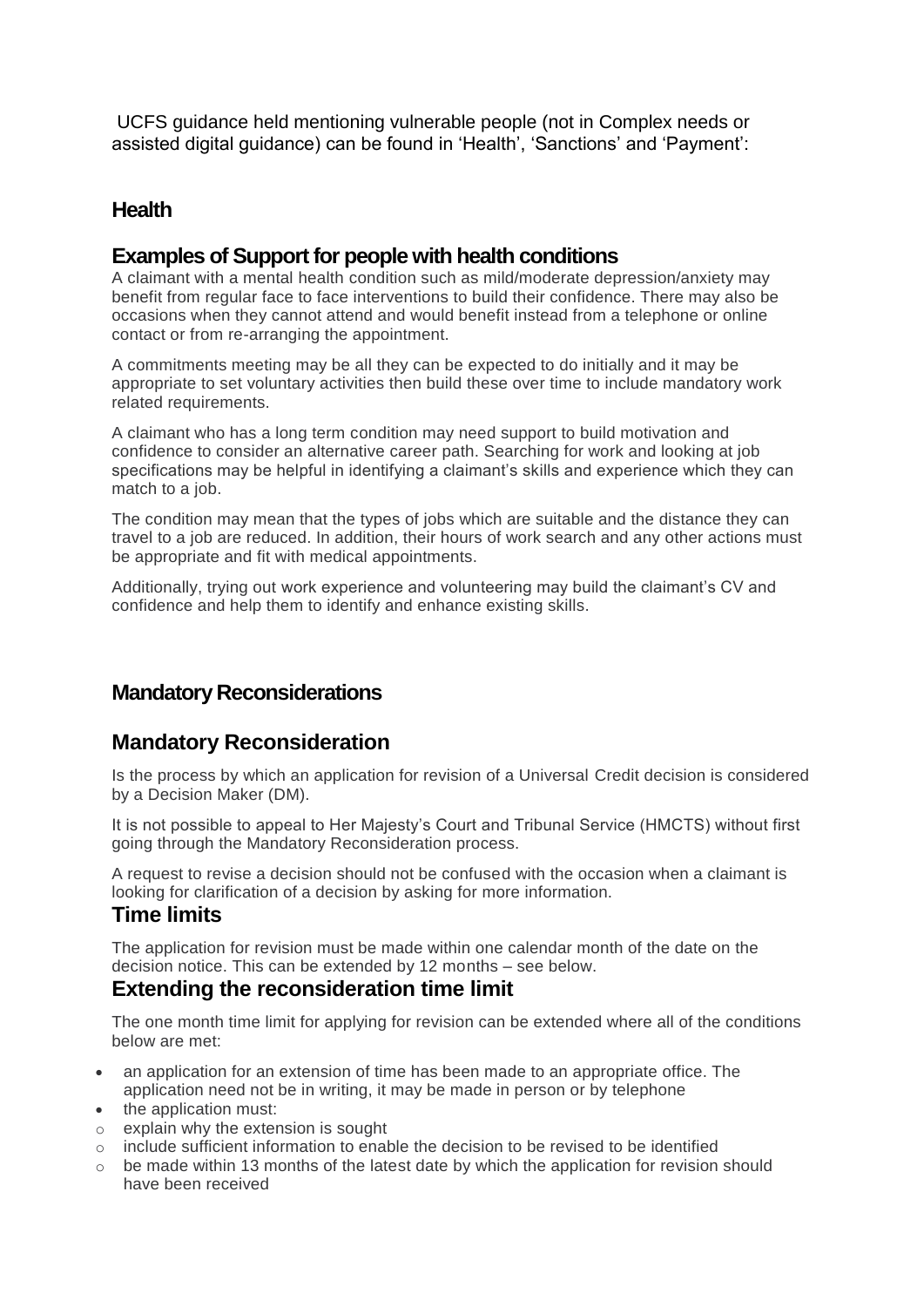- that it is reasonable to grant the application for the extension of time
- o there are special circumstances for the lateness
- o as a result of the special circumstances the application for revision could not be made within the time limit

The term 'special circumstances' is not defined in legislation and should be interpreted broadly. It can include factors such as:

- the applicant, partner or dependant has died or suffered serious illness
- the applicant is not resident in UK
- normal postal services were adversely affected
- the claimant has learning or language difficulties
- the claimant has difficulty in obtaining evidence or information to support their application
- ignorance or misunderstanding of the law or time limits The list is not exhaustive, and each application should be considered on its merits.

**Note:** If the claimant does not ask for a reconsideration within the time limit and the reason(s) for lateness is not accepted, the claimant has no right of appeal in relation to the original decision. It would be an exceptional case that is not admitted late.

# **Payment**

## **Deductions**

## **Introduction**

There are different schemes that require deductions to be made from Universal Credit .They fall into one of the 3 following categories:

| Last resort deductions which safeguard<br>vulnerable claimants who could be at risk of<br>homelessness or disconnection of fuel | Vulnerable claimants are protected by continuing to<br>offer last resort deductions when they are at risk of<br>being made homeless or having their fuel supply cut-<br>off |
|---------------------------------------------------------------------------------------------------------------------------------|-----------------------------------------------------------------------------------------------------------------------------------------------------------------------------|
|                                                                                                                                 |                                                                                                                                                                             |
|                                                                                                                                 |                                                                                                                                                                             |

# **Claimant Commitment**

### **Availability for claimants with a health condition**

If a claimant has a physical or mental impairment (including those with cognitive or learning difficulties) the requirement will be limited to what is reasonable in light of the impairment. As well as limiting the number of hours, the claimant may also limit the type and location of work